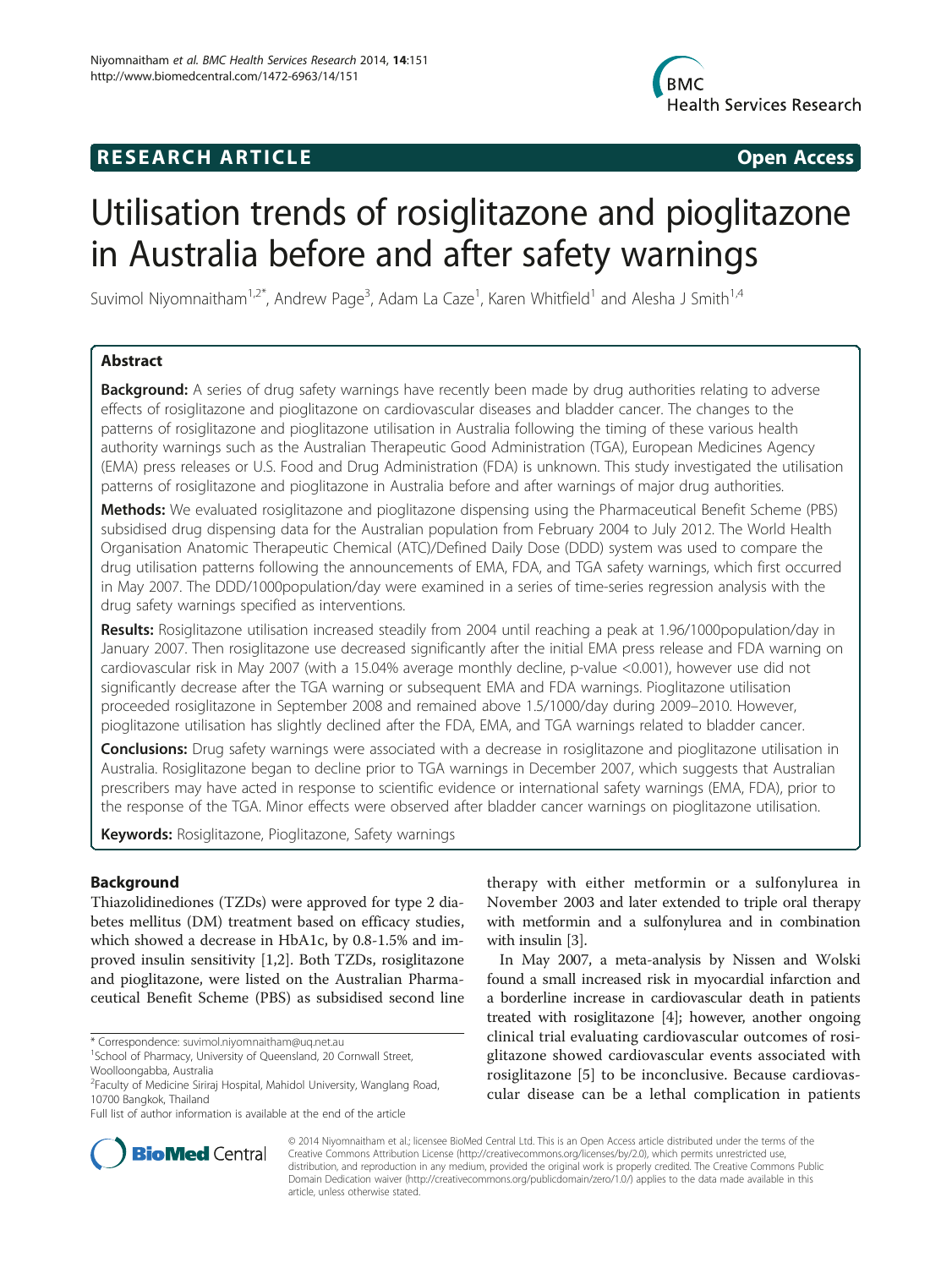with diabetes mellitus, several studies have tried to establish the adverse cardiovascular effect associated with rosiglitazone treatment [\[6,7](#page-5-0)].

Since then, drug regulatory authorities have investigated these cardiovascular effects [[8\]](#page-5-0) and issued several warnings on the use of rosiglitazone [\[9,10\]](#page-5-0). The Australian regulatory authority, the Therapeutic Goods Administration (TGA) is responsible for ensuring the safety of medical products within Australia [\[11\]](#page-5-0). The TGA distributes safety information to healthcare professionals through the "Safety Advisory" on the TGA's website, similar to that of the U.S. Food and Drug Administration (FDA) drug safety communication [[12](#page-5-0)] and European Medicines Agency (EMA) press releases [[13\]](#page-5-0).

Since late 2008, PBS steadily limited the subsidisation of rosiglitazone use in combination with insulin and triple oral therapy [\[14](#page-5-0)]. On 1st July 2011, the PBS restricted prescription of rosiglitazone by requiring prior telephone approval [[15](#page-5-0)].

While the meta-analysis raised a concern around the cardiovascular risk of rosiglitazone, a study of pioglitazone showed that in comparison it was a safe alternative with an insignificant increase in mortality, myocardial infarction and stroke [[16](#page-5-0)]. Pioglitazone also reduced the risk of hospitalization for acute myocardial infarction in patients with type 2 diabetes in comparison with rosiglitazone [[16,17](#page-5-0)]. In June 2011, a French study suggested an increased risk of bladder cancer in patients who were treated with pioglitazone for more than one year leading to a temporary withdrawal of pioglitazone by the French Agency [[18\]](#page-5-0). Another study in the US also indicated a possible increase in bladder cancer risk in patients on pioglitazone for more than 2 years, compared with diabetes patients who were not receiving pioglitazone [\[19,20](#page-5-0)]. The TGA, as well as FDA and EMA, announced safety warnings outlining a possible risk of bladder cancer related to pioglitazone use in June-July 2011; however, there have been no further updates on this issue [\[21-23\]](#page-5-0).

The increasing risk of cardiovascular disease with rosiglitazone led to a decrease in the utilisation patterns, in the US [\[24,25](#page-5-0)] and some countries in Europe [[26,27](#page-5-0)]. It is expected that after the bladder cancer warnings, pioglitazone will follow a similar utilisation trend to that of rosiglitazone. However, it is plausible that pioglitazone use may have slightly changed as a result of prescribers weighing up the benefit in blood sugar control and prevention of cardiovascular events versus the possible increased risk of bladder cancer, which has a very low incidence (3 cases per 1000 pioglitazone users) [[19,20](#page-5-0)]. The dispensing patterns of rosiglitazone and pioglitazone following the emerging cardiovascular event and safety warnings have not been described in Australia, although it is hypothesised that the trends will follow that of the US and Europe. This study aims to describe the patterns of rosiglitazone and pioglitazone use, and investigate the influential factors on changes of utilisation in Australia, with special focus on the safety warnings by TGA, FDA and EMA.

# **Methods**

## Data sources

Drug utilisation among populations over time can be examined using the World Health Organization Anatomic Therapeutic Chemical (ATC)/Defined Daily Dose (DDD) system [\[28\]](#page-5-0). Data on monthly dispensed medicines were obtained from the PBS database, a national administrative scheme which records drugs subsidised by the Government for Australian citizens. The PBS database captures all subsidized drug formulations, cost and amount of dispensing and period of drug dispensed by pharmacists for patients used at home [\[29\]](#page-5-0). Drug dispensed data on the PBS database were used in research studied and shown to represent trends of drug utilisation in Australia [\[30,31](#page-6-0)]. Rosiglitazone and pioglitazone are listed as subsidised drugs for all Australians therefore a complete record of dispensed medicines was obtained [[3](#page-5-0)]. Denominator populations from Centrelink [[32\]](#page-6-0) and the Australian Bureau of Statistics [\[33](#page-6-0)] were used to calculate the DDD per 1000 population per day (the proportion of the population receiving a DDD of this drug per day). All the data for this study were aggregated, routinely collected data and publically available via government sources, therefore ethics approval was not required.

Australian drug safety warnings for rosiglitazone and pioglitazone were acquired from safety alerts and safety information for health professionals on the TGA website [[34](#page-6-0)]. We accessed the EMA's safety announcements, called "press releases" [[35](#page-6-0)], and the FDA drug safety communication [[36](#page-6-0)] from their official websites. Since mid-2007, major drug authorities have issued safety warnings related to rosiglitazone and pioglitazone. The first TGA announcement which highlighted the increased risk of ischemic heart disease associated with rosiglitazone was issued in December 2007 (TGA1) [\[37](#page-6-0)], followed by a second warning to avoid using rosiglitazone in patients with ischemic heart disease in September 2010 (TGA2) [\[38\]](#page-6-0). The FDA had three announcements related to cardiovascular risk of rosiglitazone [\[39\]](#page-6-0); firstly, a safety alert in May 2007 (FDA1) [[40](#page-6-0)], a label update on heart-related risks in August 2007 (FDA2) [\[41](#page-6-0)], and then restrictions on rosiglitazone use in September 2010 (FDA3) [[42](#page-6-0)]. There were four EMA press releases on risk of ischemic heart disease in May 2007 (EMA1) [\[43](#page-6-0)], October 2007 (EMA2) [[44](#page-6-0)], January 2008 (EMA3) [\[45\]](#page-6-0) and September 2010 (EMA4) [[46](#page-6-0)]. While the TGA and FDA still allowed rosiglitazone on the market, the EMA suspended all medical products containing rosiglitazone across Europe in September 2010 [\[46\]](#page-6-0).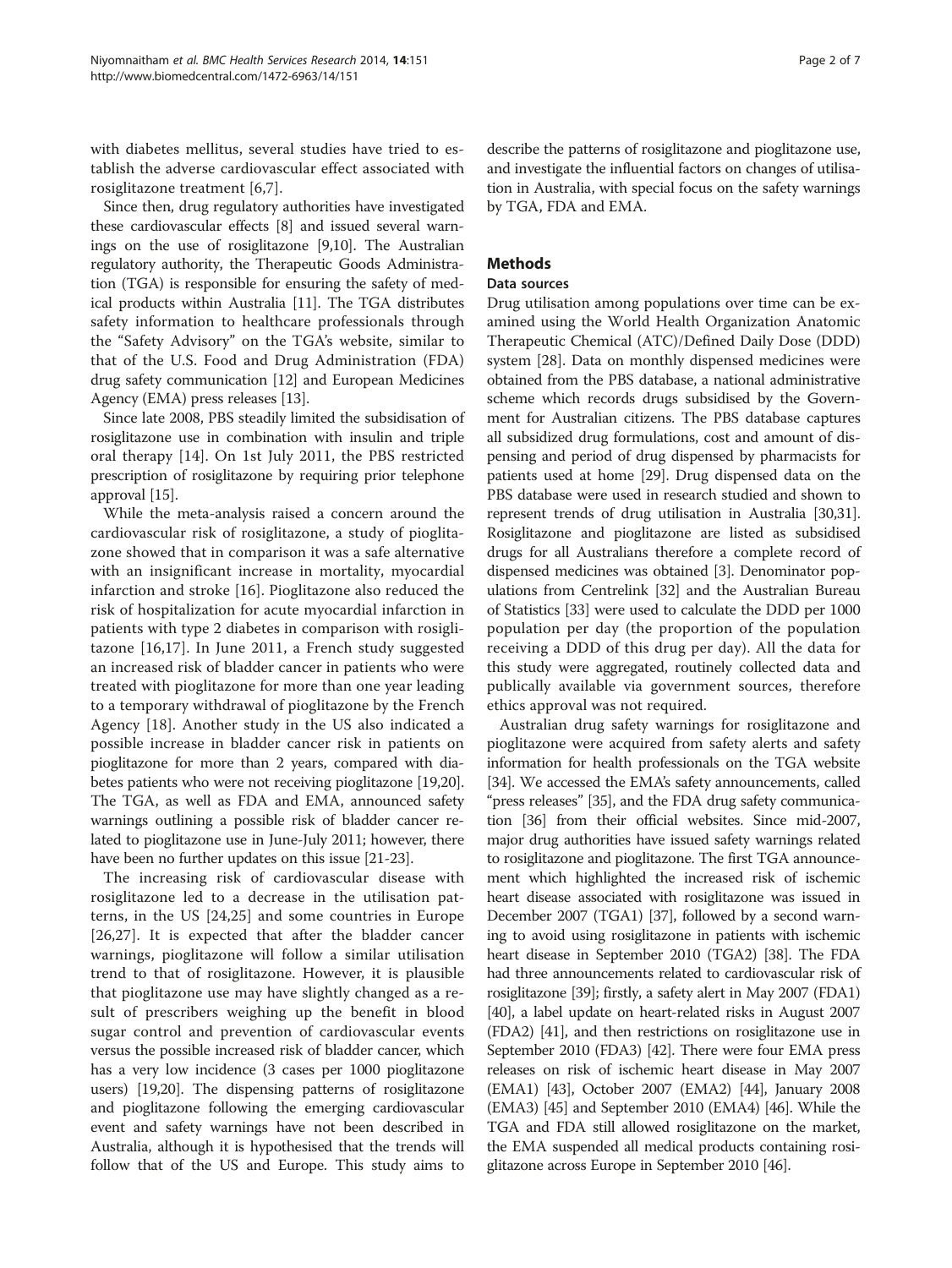For pioglitazone, the FDA issued a warning on a possible increased risk of bladder cancer in patients who used pioglitazone for longer than one year in June 2011 [[23](#page-5-0)], followed by the same warnings in the EMA press release [[21](#page-5-0)] and the TGA safety advisory [\[22\]](#page-5-0) in July 2011.

Whilst there were other plausible types of information sent to prescribers with regards to the drug safety, it is recognized that the warnings from the FDA, EMA and TGA have a large influence on drug safety communication. For example, the pharmaceutical companies marketing these medicines did not implement changes to the Product Information until after the TGA announcement. In Australia, medical media picked up this side effect once it came out from the FDA as well as medical associations issued the FDA warning on their articles.

# Analyses

Monthly dispensing data of rosiglitazone and pioglitazone from January 2004 to July 2012 were converted to DDD/1000population/day. Descriptive trends in rosiglitazone and pioglitazone utilisation were examined in the time series of DDD/1000pop/day. The auto-regressive, integrated, moving average model (ARIMA) integrates the temporal size and direction dependency (autocorrelation) inherent in time-series data to better characterize changes in data over a period of time [[47](#page-6-0)]. Autocorrelation functions (ACF) and partial autocorrelation functions (PACF) was used to obtain the best fitted model for analysis as well as the Bayesian Information Criteria. The percentage change in DDD/1000pop/day was used to remove the trend component of the time series before fitting into ARIMA models. The separate and combined effects of the announcement of the EMA, FDA, and TGA warnings on trends in rosiglitazone and pioglitazone utilisation were also investigated by fitting into ARIMA models. Impacts of drug safety warnings (interventions) on the subsequent observations were then investigated using the ARIMA model as a step-function (having a permanent and immediate impact on any subsequent trends). All statistical analyses were performed with a 5% statistical significance level using STATA 12.1 (StataCorp, College Station, TX).

# Results

A total of 1,686,087 rosiglitazone prescriptions and 2,405,881 pioglitazone prescriptions were dispensed during January 2004-July 2012. We calculated the monthly utilisation (DDD/1000population/day) using Australian population data, which was in the range of 20.1 million in 2004–22.9 million in 2012. As shown in Figure [1](#page-3-0), the rosiglitazone utilisation increased steadily from 2004 and reached the peak in January 2007 with a defined daily dose of 1.96 per 1000 people per day. However, in May 2007, the trend of rosiglitazone utilisation started

decreasing and remaining lower than 0.50 DDD/ 1000pop/day in May 2009 and 0.15 DDD/1000pop/day in July 2011. Pioglitazone utlisation has exceeded rosiglitazone use since September 2008 and remained stable during 2009–2010 (1.5-1.7 DDD/1000pop/day). Nevertheless, the trend of pioglitazone utilisation appeared to decrease in September 2011.

There are no seasonal autocorrelation detected for both rosiglitazone and pioglitazone utilisations. Based on visual inspection of PACF and ACF plots, an ARIMA (1,0,2) model best characterised for rosiglitazone data and pioglitazone data was best characterised as an ARIMA (1,0,1). Findings from ARIMA models indicated that the utilisation of rosiglitazone decreased significantly after the EMA1 and FDA1 warnings with −15.04% per month (p-value <0.001) (Table [1](#page-3-0)). Additionally, the utilisation of rosiglitazone also significantly decreased following warnings from FDA2, EMA2, TGA1, and EMA3. However, after adjustment for FDA2, EMA2, TGA1, and EMA3 for preceding warnings, effects were attenuated and were no longer statistically significant (Table [1](#page-3-0)). Later warnings relating to EMA4, FDA3, and TGA2 were not significantly associated with decreases in rosiglitazone use (Table [1\)](#page-3-0).

For pioglitazone, although we can see a decline after the FDA, TGA, and EMA warnings on bladder cancer in June-July 2011, there is no statistically significant effect on subsequent pioglitazone use after fitting this into ARIMA model (Table [1\)](#page-3-0).

# **Discussion**

The changes of rosiglitazone and pioglitazone utilisation were observed between 2004 and 2012 in Australia. It is always difficult to attribute cause to utilisation trends, however it is likely that increased marketing of TZDs may have contributed to the increasing trend of rosiglitazone during 2004–2006 or that fewer alternatives to metformin, sulfonylurea, and insulin were available at this time. Our results show a decreasing trend in rosiglitazone utilisation in the period after the drug authorities' warnings in 2007–2008. Although the numbers of rosiglitazone prescriptions in Australia are relatively low in comparison to the UK, and North America, the overall trends are consistent with those shown in Europe and North America [[24,26,27,](#page-5-0)[48\]](#page-6-0). There are two possible explanations for the dip seen in April 2007. It might be a seasonal trend as the same fluctuation was noted in March-April 2006; however, this was not sensitive enough to be detected by the ARIMA model. Secondly, the dip is an artifact of the data, this is actually the utilisation on its way up which is demonstrated by the higher use again in May 2007.

The sharply decreasing utilisation trend is significantly attributable to the safety alert from meta-analysis study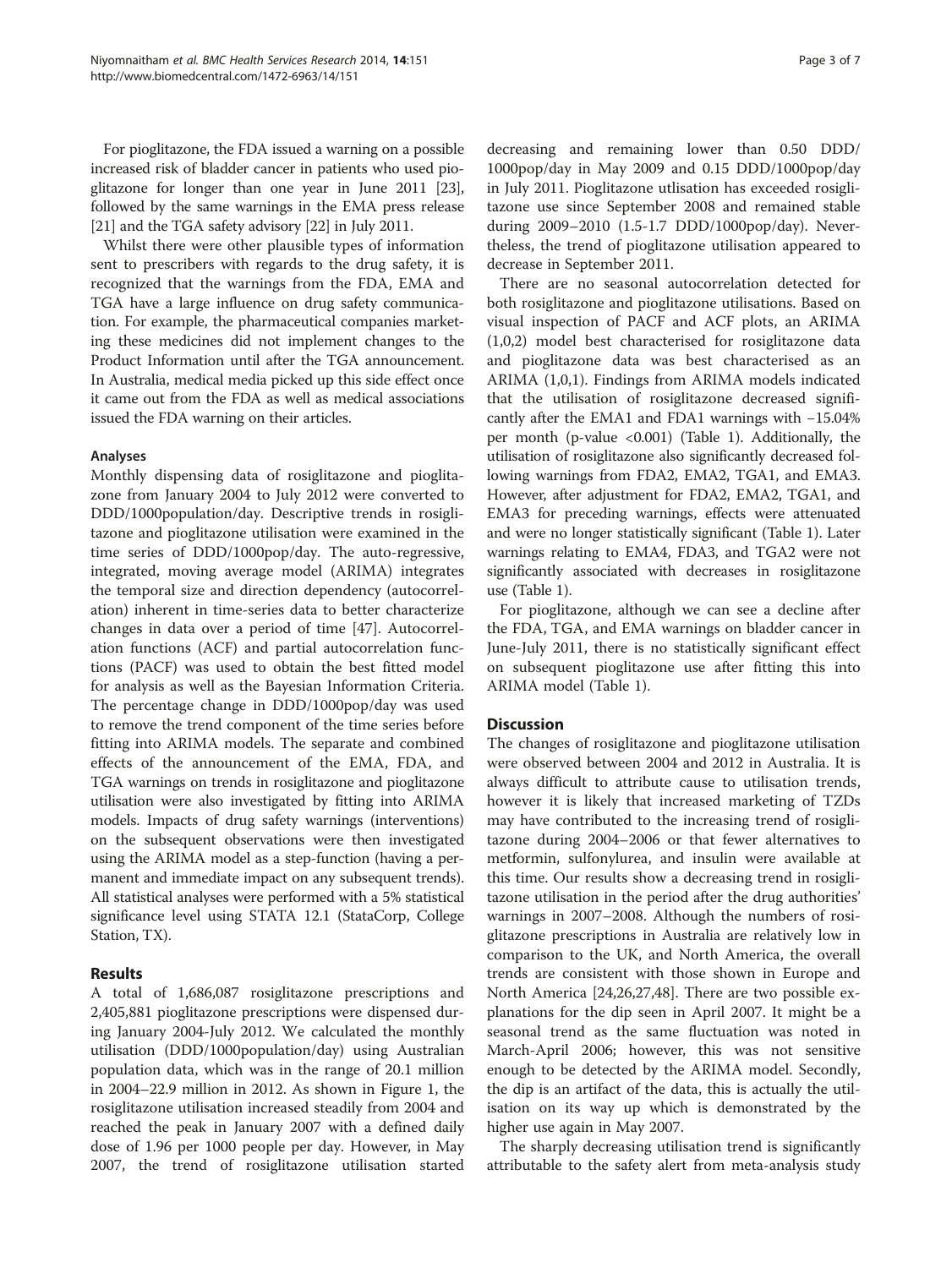2007. For the reason that the FDA issued the cardiovascular alert of rosiglitazone on the same day as publication by Nissen et al. [\[4](#page-5-0)], we could not distinguish the effects between the authority warnings and the publication.

Furthermore, the effects of these warnings and associated literature are likely to be cumulative rather than a discrete effect on the following utilisation. Several restrictions in rosiglitazone subsidies from the PBS during October 2008-Febraury 2009 were also examined; however,



| Table 1 Effects of drug warnings on the utilisation of rosiglitazone and pioglitazone in Australia |  |
|----------------------------------------------------------------------------------------------------|--|

| Drug authorities                   | Time      | <b>Warnings</b>            | <b>Adjusted for</b>               | Coefficient <sup>a</sup> | 95% CI <sup>b</sup> | $p$ value     |
|------------------------------------|-----------|----------------------------|-----------------------------------|--------------------------|---------------------|---------------|
| Rosiglitazone: ARIMA (1,0,2) model |           |                            |                                   |                          |                     |               |
| EMA1 FDA1                          | May 2007  | Ischemic heart             |                                   | $-15.04$                 | $[-21.86, -8.22]$   | $<$ 0.001 $<$ |
| FDA <sub>2</sub>                   | Aug 2007  | Label update heart related | EMA1 FDA1                         | $-2.61$                  | $[-40.41, 35.20]$   | 0.893         |
| EMA <sub>2</sub>                   | Oct 2007  | Ischemic heart             | EMA1 FDA1, FDA2                   | 1.94                     | $[-95.49, 99.36]$   | 0.969         |
| TGA1                               | Dec 2007  | Ischemic heart             | EMA1 FDA1, FDA2, EMA2             | $-5.25$                  | $[-38.01, 27.51]$   | 0.837         |
| EMA3                               | Jan 2008  | Ischemic heart             | EMA1 FDA1, FDA2, EMA2, TGA1       | $-0.39$                  | $[-80.06, 79.28]$   | 0.992         |
| FDA3, TGA2, EMA4                   | Sep 2010  | EU suspended,              | EMA1 FDA1, FDA2, EMA2, TGA1, EMA3 | 1.25                     | $[-8.99, 11.49]$    | 0.811         |
|                                    |           | US restriction             |                                   |                          |                     |               |
| Pioglitazone: ARIMA (1,0,1) model  |           |                            |                                   |                          |                     |               |
| <b>FDA</b>                         | June 2011 | Bladder cancer             |                                   | $-5.76$                  | $[-13.91, 2.39]$    | 0.166         |
| EMA, TGA                           | July 2011 | Bladder cancer             |                                   | $-6.57$                  | $[-14.80, 1.65]$    | 0.117         |

<sup>a</sup>Coefficient = Percentage change in magnitude and direction after the intervention.

<sup>b</sup>Cl = confidence interval.

<sup>c</sup>Statistical significance at  $p$  value <0.05.

TGA = Therapeutic Good Administration; EMA = European Medicines Agency; FDA = U.S. Food and Drug Administration; EU = European Union; US = United States of America.

#### <span id="page-3-0"></span>Niyomnaitham et al. BMC Health Services Research 2014, 14:151 **Page 4 of 7** and 2014, 14:151 http://www.biomedcentral.com/1472-6963/14/151



in patients who have underlying heart disease and high risk of heart attack. FDA2-Adds box warnings for heart-related risks of rosiglitazone. EMA2-Suggested that rosiglitazone should only be used after careful evaluation of ischemic heart disease. TGA1-dvised that rosiglitazone should not be prescribed for patients with known ischemic heart disease or at high risk for ischemic heart disease. EMA3-Suggested that rosiglitazone must not be used in patients with an acute coronary disease. EMA4-Recommended suspension of all rosiglitazone-containing products. FDA3-Restricts access to rosiglitazone due to an elevated risk of cardiovascular events. TGA3-Reinforced that rosiglitazone should not be used in patients with known ischemic heart disease. Pioglitazone warnings: FDA-Announced the warnings on a possibly increased risk of bladder cancer in patients who used rosiglitazone for longer than one year. TGA-Advised the prescribers that use of pioglitazone for more than a year may be associated with an increased risk of bladder cancer. EMA-Recommends new contraindications and warnings for pioglitazone to reduce small increased risk of bladder cancer. TGA = Therapeutic Good Administration; EMA = European Medicines Agency; FDA = U.S. Food and Drug Administration.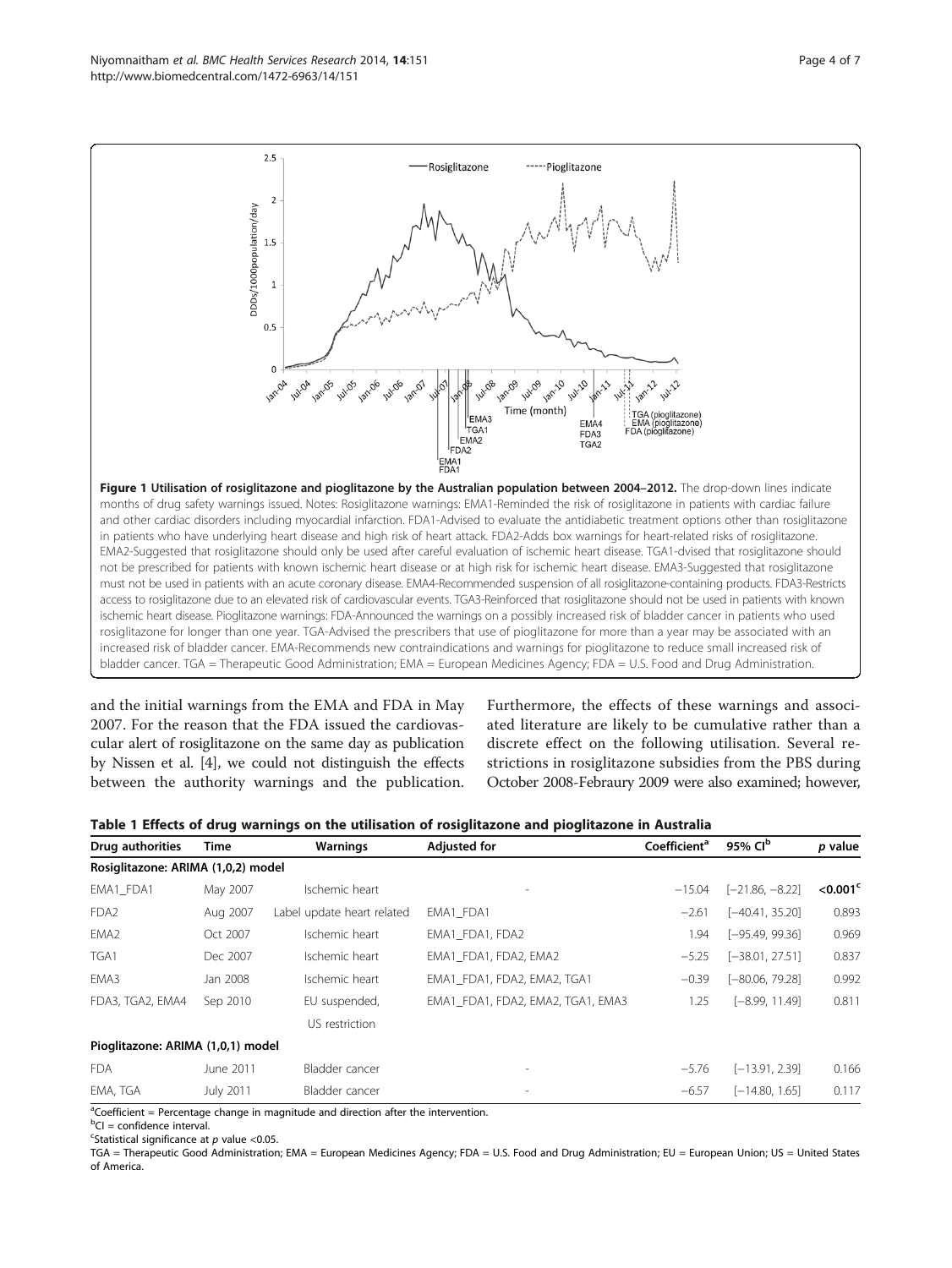these impacts are not significant after adjustment for previous warnings. As a result of the consecutive series of cardiovascular warnings on rosiglitazone since 2007 and the limited access on PBS, the numbers of rosiglitazone prescriptions have remained lower than 5,000 per month since 2010.

Australian utilisation of pioglitazone was less than half of rosiglitazone during 2005–2007 and the increasing trend in use was moderate compared to the Netherlands and the US [[25,27](#page-5-0)]. From 2008–2010, when peak levels were reached, the increase in pioglitazone nearly mirrors the decline in rosiglitazone. The findings suggest that prescribers might have replaced rosiglitazone with the same drug class pioglitazone [\[24](#page-5-0)[,49](#page-6-0)], due to the reported cardiovascular benefits of pioglitazone, and no clinical outcome associated with an increase risk of ischemic heart disease that was seen with rosiglitazone [\[7,17](#page-5-0)]. While the decreasing trend of pioglitazone was observed in the US and Europe in 2008 [[27,](#page-5-0)[49\]](#page-6-0), Australian pioglitazone utilisation plateaued until 2011. The delay in decreasing trend compared to that of other countries may be attribute to limited availability of second-line and third-line therapy alternatives such as sitagliptin (was not PBS subsidised until August 2008) or exenatide (was not PBS subsidised until August 2010) [[50](#page-6-0)]. The US and UK data [[49,51](#page-6-0)] show that the number of other new drugs, which were available in their markets since 2007 such as sitagliptin and exenatide, increased after the cardiovascular alerts of TZD. Nevertheless, Figure [1](#page-3-0) shows the decline in the utilisation of pioglitazone after July 2011. This decreasing trend may have been caused by more alternative treatments on the PBS or the safety concern of increased risk of bladder cancer in long-term users of pioglitazone. Although, this decline was of a lesser magnitude than for rosiglitazone, prescribers may consider the risk/benefit ratio, where the benefits of pioglitazone in lowering blood sugar outweigh the possible risk of bladder cancer [[52](#page-6-0)]. However, more data points following this bladder cancer risk might be needed to examine the true effect of this warning.

Since TGA safety warnings are considered by the Australian Department of Health and Aging to be firstline alerts to Australian prescribers, we would expect to see a significant effect on these utilisations. However, the fact that a) the decline in rosiglitazone use occurred prior to the first TGA warning, and b) after we adjusted for the preceding EMA, FDA warnings, we could not see a significant effect of the TGA warning on utilisation trends suggests that Australian prescribers were aware of the international warnings as well as the safety information from the literature. This might be associated with the way that information was delivered, since Australian warnings were delayed, less frequently communicated, and accessed compared to the FDA and European warnings [\[38,53](#page-6-0)].

Australian prescribers may receive safety information from medical articles or media that referred to the US or European warnings. A further qualitative study is being conduct to gain the insight into sources of drug safety information among Australian prescribers.

Since time series model prediction is based on the pattern of drug use in the past confounding influences on data may be difficult to disentangle. Although trends can be impacted by temporal changes in drug supply or the way data are recorded, we did not find those problems during study period. Furthermore, the Australia PBS data is aggregated data collected for administrative purposes, which does not link utilisation to the prescribing data in clinical settings. Therefore, clinical reasons for the decrease in dispensing cannot be fully investigated, nor primary non-compliance in patients be established.

The strength of this study is that it captures almost all prescriptions dispensed over 2004–2012 in total Australian population (private prescriptions represent a very small percentage of all prescriptions). This is achieved because rosiglitazone and pioglitazone are 'high' cost drugs that are government subsidised in Australia. This allowed us to investigate the patterns of population based thiazolidinedione utilisation.

## Conclusions

The utilisation of rosiglitazone significantly decreased following the authorities' safety warnings on ischemic heart disease. The pattern of rosiglitazone utilisation started declining significantly prior to the TGA warning in December 2007; therefore it appears that Australian prescribers were alerted by the literature and international warnings such as EMA and FDA. In contrast, pioglitazone utilisation increased during the rosiglitazone warning period during 2007–2010. In comparison to the US and Europe, the decline in pioglitazone trend was much more deferred due to no available second and third line therapies in Australia. Despite concerns surrounding the possible risk of bladder cancer with long term use of pioglitazone, this study showed weaker effects of safety warnings on bladder cancer and pioglitazone utilisation. A number of publications have studied the effect of authorities' warnings in the US and Europe to improve their warning systems [\[27](#page-5-0)[,54,55](#page-6-0)]. This is one of the first studies to date that has investigated utilisation patterns in relation to drug safety warnings in Australia and suggests that TGA warnings may not affect prescribing in cases such as this where prescribers may be attuned to particular medicine safety issues described in earlier international warnings or literature. Further research is needed to understand how and when prescribers obtain drug safety information in Australia. This is particularly pertinent as Australia and New Zealand look to combine their drug safety warning systems.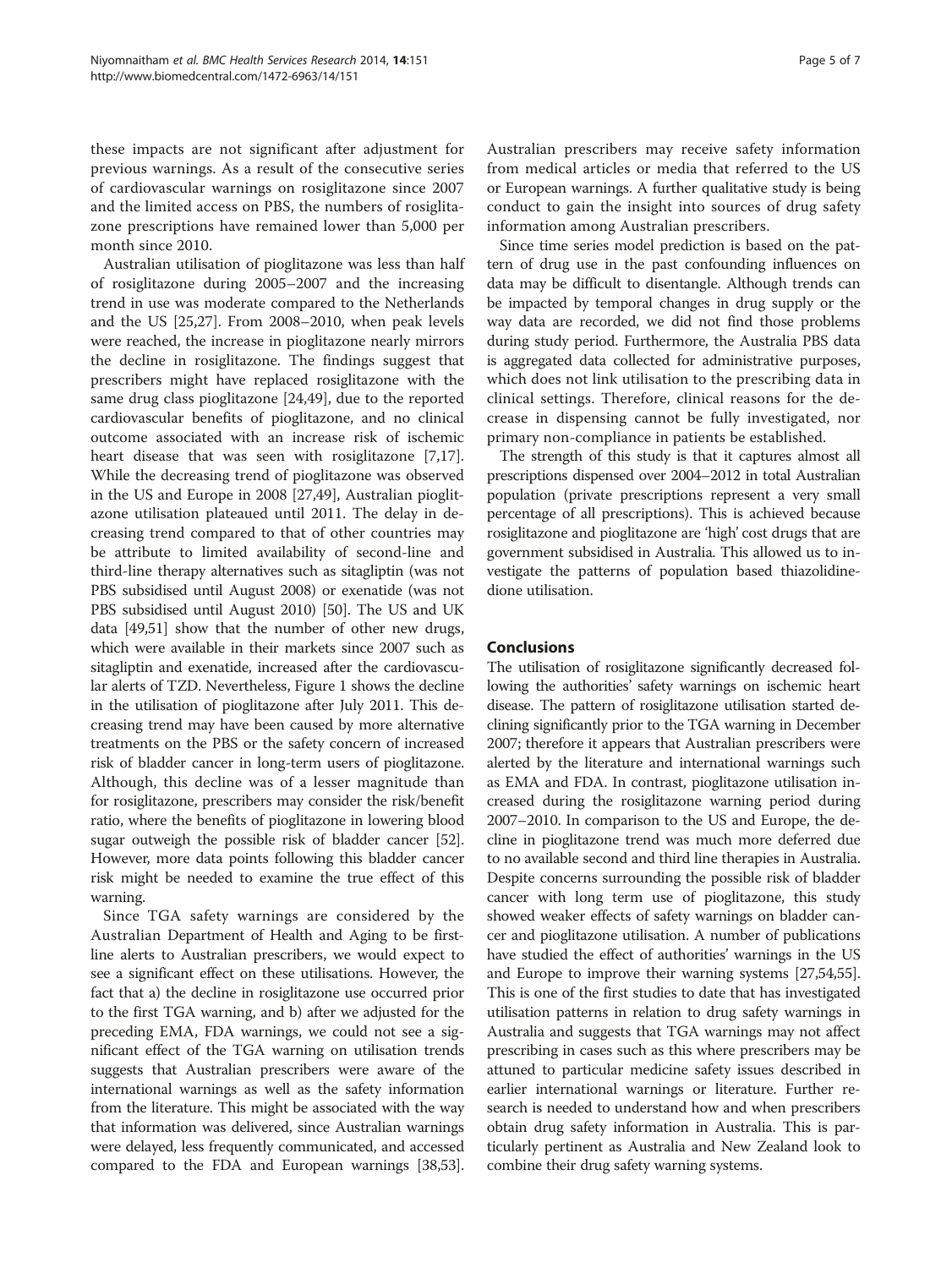#### <span id="page-5-0"></span>**Abbreviations**

TGA: Therapeutic good administration; EMA: European medicines agency; FDA: U.S. food and drug administration; PBS: Pharmaceutical benefit scheme; DDD: Defined daily dose; TZD: Thiazolidinedione; DM: Diabetes mellitus; ARIMA: Auto-regressive, integrated, moving average model; ACF: Autocorrelation functions; PACF: Partial autocorrelation functions; CI: Confidence interval.

#### Competing interests

No sources of funding were involved in this study. The authors declare that they have no competing interests.

#### Authors' contributions

SN, AC, KW, and AS were responsible for developing the study and method. SN and AP participated in the data collection, statistical analysis and result interpretation. All authors contributed to manuscript writing and all revisions of the manuscript. All authors read and approved the final manuscript.

#### Acknowledgements

We would like to thank the Faculty of Medicine Siriraj Hospital and University of Queensland for the postgraduate scholarship.

#### Author details

<sup>1</sup>School of Pharmacy, University of Queensland, 20 Cornwall Street, Woolloongabba, Australia. <sup>2</sup>Faculty of Medicine Siriraj Hospital, Mahidol University, Wanglang Road, 10700 Bangkok, Thailand. <sup>3</sup>School of Science and Health, Campbelltown campus, University of Western Sydney, Richmond, NSW, Australia. <sup>4</sup>School of Pharmacy, University of Otago, Frederick Street, 9016 Dunedin, New Zealand.

#### Received: 12 November 2013 Accepted: 27 March 2014 Published: 4 April 2014

#### References

- 1. Phillips LS, Grunberger G, Miller E, Patwardhan R, Rappaport EB, Salzman A: Once- and twice-daily dosing with rosiglitazone improves glycemic control in patients with type 2 diabetes. Diabetes Care 2001, 24(2):308-315.
- 2. Aronoff S, Rosenblatt S, Braithwaite S, Egan JW, Mathisen AL, Schneider RL: Pioglitazone hydrochloride monotherapy improves glycemic control in the treatment of patients with type 2 diabetes: a 6-month randomized placebo-controlled dose–response study. The Pioglitazone 001 Study Group. Diabetes Care 2000, 23(11):1605–1611.
- 3. Pharmaceutical benefit scheme medicine listing. Department of Health and Ageing. Australian Government. Available from: [http://www.pbs.gov.](http://www.pbs.gov.au/browse/medicine-listing) [au/browse/medicine-listing.](http://www.pbs.gov.au/browse/medicine-listing) (accessed December 20, 2012).
- Nissen SE, Wolski K: Effect of rosiglitazone on the risk of myocardial infarction and death from cardiovascular causes. N Engl J Med 2007, 356(24):2457–2471.
- 5. Home PD, Pocock SJ, Beck-Nielsen H, Gomis R, Hanefeld M, Jones NP, Komajda M, McMurray JJ: Rosiglitazone evaluated for cardiovascular outcomes–an interim analysis. N Engl J Med 2007, 357(1):28–38.
- Bilik D, McEwen LN, Brown MB, Selby JV, Karter AJ, Marrero DG, Hsiao VC, Tseng CW, Mangione CM, Lasser NL, Crosson JC, Herman WH: Thiazolidinediones, cardiovascular disease and cardiovascular mortality: translating research into action for diabetes (TRIAD). Pharmacoepidemiol Drug Saf 2010, 19(7):715–721.
- 7. Gerrits CM, Bhattacharya M, Manthena S, Baran R, Perez A, Kupfer S: A comparison of pioglitazone and rosiglitazone for hospitalization for acute myocardial infarction in type 2 diabetes. Pharmacoepidemiol Drug Saf 2007, 16(10):1065–1071.
- FDA: Briefing Information for the July 13-14, 2010 Joint Meeting of the Endocrinologic and Metabolic Drugs Advisory Committee and Drug Safety and Risk Management Advisory Committee. Available from: [http://www.fda.gov/AdvisoryCommittees/CommitteesMeetingMaterials/](http://www.fda.gov/AdvisoryCommittees/CommitteesMeetingMaterials/Drugs/EndocrinologicandMetabolicDrugsAdvisoryCommittee/ucm218491.htm) [Drugs/EndocrinologicandMetabolicDrugsAdvisoryCommittee/ucm218491.](http://www.fda.gov/AdvisoryCommittees/CommitteesMeetingMaterials/Drugs/EndocrinologicandMetabolicDrugsAdvisoryCommittee/ucm218491.htm) [htm](http://www.fda.gov/AdvisoryCommittees/CommitteesMeetingMaterials/Drugs/EndocrinologicandMetabolicDrugsAdvisoryCommittee/ucm218491.htm). (accessed April 6, 2014).
- Weatherby LB, Nordstrom BL, Fife D, Walker AM: The impact of wording in "Dear doctor" letters and in black box labels. Clin Pharmacol Ther 2002, 72(6):735–742.
- 10. FDA: Advisory Committee. Available from: [http://www.fda.gov/downloads/](http://www.fda.gov/downloads/AdvisoryCommittees/CommitteesMeetingMaterials/Drugs/EndocrinologicandMetabolicDrugsAdvisoryCommittee/UCM218493.pdf) [AdvisoryCommittees/CommitteesMeetingMaterials/Drugs/](http://www.fda.gov/downloads/AdvisoryCommittees/CommitteesMeetingMaterials/Drugs/EndocrinologicandMetabolicDrugsAdvisoryCommittee/UCM218493.pdf)

[EndocrinologicandMetabolicDrugsAdvisoryCommittee/UCM218493.pdf.](http://www.fda.gov/downloads/AdvisoryCommittees/CommitteesMeetingMaterials/Drugs/EndocrinologicandMetabolicDrugsAdvisoryCommittee/UCM218493.pdf) (accessed April 6, 2014).

- 11. Therapeutic Goods Administralion. About the TGA. Available from: [http://](http://www.tga.gov.au/about/committees-acsom.htm) [www.tga.gov.au/about/committees-acsom.htm](http://www.tga.gov.au/about/committees-acsom.htm). (accessed May 30, 2012).
- 12. FDA: Drug Safety Communication. Available from: [http://www.fda.gov/](http://www.fda.gov/Drugs/DrugSafety/ucm199082.htm) [Drugs/DrugSafety/ucm199082.htm.](http://www.fda.gov/Drugs/DrugSafety/ucm199082.htm) (accessed Dec 20, 2012).
- 13. European Medicines Agency: News, press release and public statement archive. Available from: [http://www.ema.europa.eu/ema/index.jsp?curl=](http://www.ema.europa.eu/ema/index.jsp?curl=pages/news_and_events/landing/news_search_landing_page.jsp&murl=menus/news_and_events/news_and_events.jsp&mid=WC0b01ac058004d5c1) [pages/news\\_and\\_events/landing/news\\_search\\_landing\\_page.jsp&murl=](http://www.ema.europa.eu/ema/index.jsp?curl=pages/news_and_events/landing/news_search_landing_page.jsp&murl=menus/news_and_events/news_and_events.jsp&mid=WC0b01ac058004d5c1) [menus/news\\_and\\_events/news\\_and\\_events.jsp&mid=WC0b01ac058004d5c1](http://www.ema.europa.eu/ema/index.jsp?curl=pages/news_and_events/landing/news_search_landing_page.jsp&murl=menus/news_and_events/news_and_events.jsp&mid=WC0b01ac058004d5c1). (accessed on Nov 12, 2012).
- 14. PBS Latest News. Changes to listings for ROSIGLITAZONE MALEATE (Avandia®) and ROSIGLITAZONE MALEATE with METFORMIN HYDROCHLORIDE (Avandamet®)-1 November 2008. Available from: [http://www.pbs.gov.au/info/news/2008/11/List-amndmnts-avandia](http://www.pbs.gov.au/info/news/2008/11/List-amndmnts-avandia-avandamet)[avandamet](http://www.pbs.gov.au/info/news/2008/11/List-amndmnts-avandia-avandamet) (accessed May 10, 2012).
- 15. Pharmaceutical Benefits Advisory Committee. Positive Recommendations made by the PBAC — March 2011. Canberra: Australian Government Department of Health and Ageing; 2011. Available from: [http://www.pbs.gov.au/info/](http://www.pbs.gov.au/info/publication/factsheets/professional/new-listings-and-changes-1-july-2011) [publication/factsheets/professional/new-listings-and-changes-1-july-2011](http://www.pbs.gov.au/info/publication/factsheets/professional/new-listings-and-changes-1-july-2011) (accessed April 6, 2014).
- 16. Lincoff AM, Wolski K, Nicholls SJ, Nissen SE: Pioglitazone and risk of cardiovascular events in patients with type 2 diabetes mellitus: a metaanalysis of randomized trials. JAMA 2007, 298(10):1180–1188.
- 17. Erdmann E, Spanheimer R, Charbonnel B: Pioglitazone and the risk of cardiovascular events in patients with Type 2 diabetes receiving concomitant treatment with nitrates, renin-angiotensin system blockers, or insulin: results from the PROactive study (PROactive 20). J Diabetes 2010, 2(3):212–220.
- 18. AFSSAPS. Available from: [http://ansm.sante.fr/var/ansm\\_site/storage/](http://ansm.sante.fr/var/ansm_site/storage/original/application/3b70d267800de891b8f204f0376b7538.pdf) [original/application/3b70d267800de891b8f204f0376b7538.pdf](http://ansm.sante.fr/var/ansm_site/storage/original/application/3b70d267800de891b8f204f0376b7538.pdf). (accessed May 30, 2012).
- 19. Lewis JD, Ferrara A, Peng T, Hedderson M, Bilker WB, Quesenberry CP Jr, Vaughn DJ, Nessel L, Selby J, Strom BL: Risk of bladder cancer among diabetic patients treated with pioglitazone: interim report of a longitudinal cohort study. Diabetes Care 2011, 34(4):916–922.
- 20. Mamtani R, Haynes K, Bilker WB, Vaughn DJ, Strom BL, Glanz K, Lewis JD: Association between longer therapy with thiazolidinediones and risk of bladder cancer: a cohort study. J Natl Cancer Inst 2012, 104(18):1411-1421.
- 21. European Medicines Agency: Press release. European Medicines Agency recommends new contraindications and warnings for pioglitazone to reduce small increassed risk of bladder cancer. Available from: [http://www.ema.europa.eu/docs/en\\_GB/document\\_library/Press\\_release/](http://www.ema.europa.eu/docs/en_GB/document_library/Press_release/2011/07/WC500109176.pdf) [2011/07/WC500109176.pdf](http://www.ema.europa.eu/docs/en_GB/document_library/Press_release/2011/07/WC500109176.pdf). (accessed May 30, 2012).
- 22. TGA: Pioglitazone and risk of bladder cancer. Safety advisory. Available from: [http://www.tga.gov.au/safety/alerts-medicine-pioglitazone-110718.](http://www.tga.gov.au/safety/alerts-medicine-pioglitazone-110718.htm) [htm](http://www.tga.gov.au/safety/alerts-medicine-pioglitazone-110718.htm). (accessed Dec 12, 2012).
- 23. FDA Drug Safety Communication: Update to ongoing safety review of Actos (pioglitazone) and increased risk of bladder cancer. Available from: <http://www.fda.gov/Drugs/DrugSafety/ucm259150.htm>. (accessed Dec 20, 2012).
- 24. Starner CI, Schafer JA, Heaton AH, Gleason PP: Rosiglitazone and pioglitazone utilization from January 2007 through May 2008 associated with five risk-warning events. J Manag Care Pharm 2008, 14(6):523-531.
- 25. Cohen A, Rabbani A, Shah N, Alexander GC: Changes in glitazone use among office-based physicians in the U.S., 2003-2009. Diabetes Care 2010, 33(4):823–825.
- Stewart KA, Natzke BM, Williams T, Granger E, Casscells SW, Croghan TW: Temporal trends in anti-diabetes drug use in TRICARE following safety warnings in 2007 about rosiglitazone. Pharmacoepidemiol Drug Saf 2009, 18(11):1048–1052.
- 27. Ruiter R, Visser LE, van Herk-Sukel MP, Geelhoed-Duijvestijn PH, Bie SD, Straus SM, Mol PG, Romio SA, Herings RM, Stricker BH: Prescribing of Rosiglitazone and Pioglitazone Following Safety Signals: Analysis of Trends in Dispensing Patterns in the Netherlands from 1998 to 2008. Drug Saf 2012, 35(6):471–480.
- 28. WHO Collaborating Centre for Drug Statistics Methodology. ATC/DDD Index. Available from: [http://www.whocc.no/atc\\_ddd\\_index/](http://www.whocc.no/atc_ddd_index/). (accessed Nov 23, 2011).
- 29. Australian Goverment Department of Health and Ageing. About PBS. Available from:<http://pbs.gov.au/info/about-the-pbs> (accessed November 30, 2011).